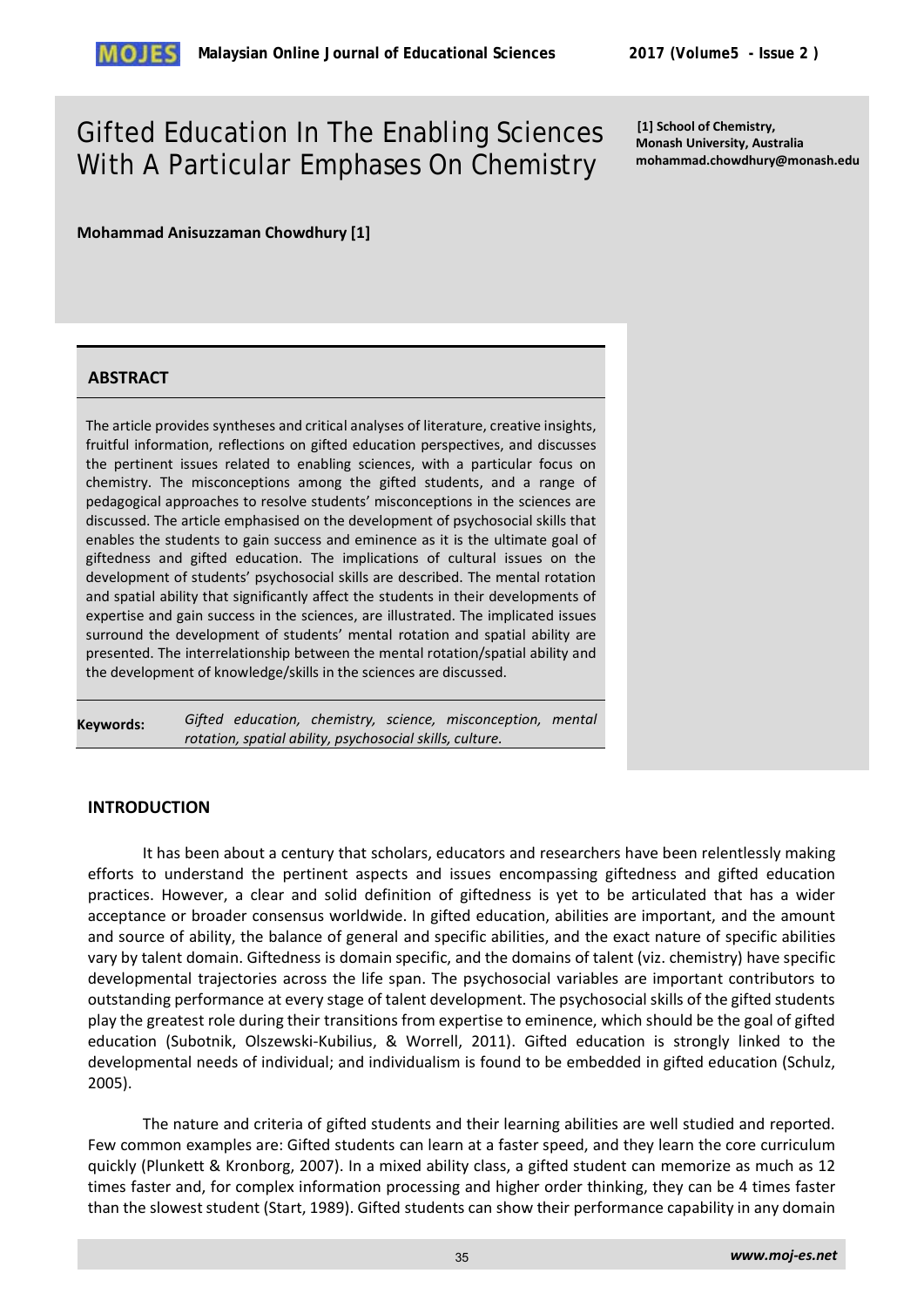

of human ability at a level that is significantly higher than generally expected (Miraca U. M. Gross, 1999). Gifted students are asynchronous, their developments are uneven. They are highly emotional, and they have a higher awareness of outside world and environment. As a result, the gifted students may not find proper emotional resources to match their cognitive awareness (Hoekman, 1994; L. Silverman, 2009). Many teachers find difficulties to meet the pedagogical needs of highly gifted students in a mixed ability class. Gifted students expect their companionship with intellectual and emotional maturity. If the gifted students do not find such companionship, they may either conceal their intellectual and emotional maturity in a way that can be accepted to classmates, or they may isolate themselves, or try to adjust with age peers (M.U.M. Gross, 2004; L. K. E. Silverman, 1993). Students can be gifted in a range of knowledge domains. However, giftedness in one domain does not guarantee their gifted thinking into other domains. Some gifted students may even display underachievement and learning difficulties (Munro, 2011).

Students' misconceptions or alternative conceptions in the enabling sciences are common, and these have been widely studied. Since the last few decades researchers have addressed ranges of students' misconceptions in the sciences (D. Palmer, 1993; Tao & Gunstone, 1999), and are continuously unfolding the inherent causes and effects, the ramifications, and how those particular misconceptions that students hold can be resolved or overcome. Researchers have already identified a range of misconceptions in the enabling sciences that exist in students' minds. However, it is also research proven that like the general students, the gifted students commonly have gross misconceptions in the sciences (Greco & Greco, 1987). Students' misconceptions are generally developed from their experiences, and are shaped by a socially constructed common sense ways of describing and explaining the world (Tao & Gunstone, 1999).

In current situation, science educators are facing enormous challenges (Batterham, 2000; Mohammad A. Chowdhury, 2013, 2014; Kiemer, Gröschner, Pehmer, & Seidel, 2015; Tytler, 2007) around the globe as students' motivation and interest in the sciences are decreasing at an alarming level. In recent years, students' interest and motivation in STEM (Science, Technology, Engineering and Math) subjects has dropped significantly throughout secondary education (Kiemer et al., 2015). Tytler's science education study (2007) revealed that Australian science education is currently in severe crisis, where students are increasingly developing negative attitude to science over the secondary school years. A decreasing participation is evident in post compulsory science subjects as well as shortage of science qualified people in the workforce, and qualified science teachers (Tytler, 2007).

Gifted students are often intrinsically interested in science, however under the prevailing curriculum, dull routine, recall-based assessment, and a lack of meaningful learning experiences may turn the gifted students away from sciences (Watters, 2003). In order to prevent it, school systems need to provide a challenging and meaningful learning experiences to our gifted students. In this context, Batterham (2000) pointed out the root causes of the current declining trend of interest in science education; and he highlighted the almost desperate state of undergraduate science education in Australia, particularly in the enabling sciences, such as, mathematics, physics, and chemistry. The brightest and best minded students are not attracted to scientific careers in part because of the poor rewards in science, and also the experiences they endure in schools, do not help to motivate them (Batterham, 2000).

A recent parliamentary paper of the Victorian state government of Australia (Parliament of Victoria, 2012) revealed that there are up to 85 000 gifted students only in the Victorian state schools in Australia. The report acknowledged that under the present circumstances, these children are neglected by the current education system that largely assumes that all students learn at the same rate and in the same way. These gifted students are frequently frustrated and disengaged due to the highly unsatisfactory picture of the gifted education system across the entire state. Apart from societal misconceptions, misunderstanding and a lack of support of gifted education, the other important factors such as, lack of gifted education provisions, poor understanding in the utilisation of the correct pedagogical approaches to gifted students, and students' declining motivation and interest in the sciences, are all contributing to the poor gifted education systems or provisions that exist in Australia, and around the globe.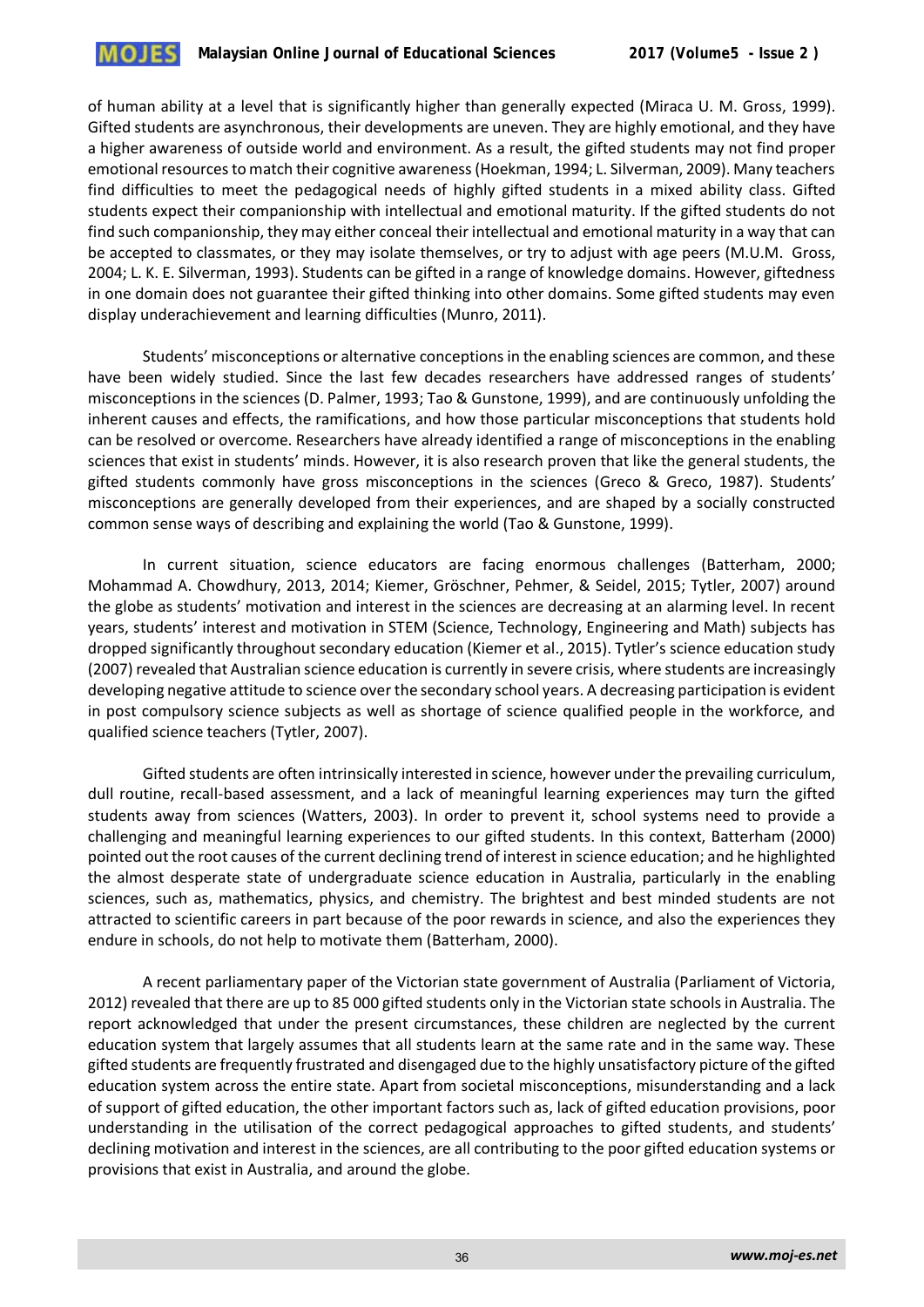This article provides syntheses and critical analyses of literature, creative insights, fruitful information, reflections on gifted education perspectives, and the pertinent issues related to sciences, chemistry in particular. The misconceptions in science/chemistry among the gifted students are discussed. A range of pedagogical approaches are discussed that may help to resolve students' misconceptions in sciences. The article emphasised on the development of psychosocial skills among the students to gain success and eminence. The implications of cultural issues on the development of students' psychosocial skills are described. Mental rotation and spatial ability are discussed as the important factors that significantly affect the students in their developments of expertise, and gain ultimate success in the particular domain of enabling sciences such as, chemistry. The implicated issues surround the misconceptions in sciences, and the development of students' mental rotation and spatial ability are presented. The interrelationship between students' mental rotation/spatial ability and development of knowledge/skills in the sciences are discussed as it is evident that the improved abilities in spatial/mental rotation significantly impact on gaining enhanced knowledge and skills, and was manifested by various research outcomes. The information and discussions presented in this article may be helpful to teachers, educators, researchers, scholars, curriculum developers, schools, and STEM education.

## **Effective pedagogy and outside-of-school programs to improve knowledge, learning, motivation, and interest in science/chemistry**

An elementary school-based chemistry study found that children do not see chemistry as encompassing the world around them. Many students cannot classify the materials into the categories of solids, liquids, gases or elements, compounds and mixtures; and students cannot grasp the conceptual understanding of these terms. Chemistry appears as fragmented to children. And as a result it is found that by the fourth grade of their school, children perceive the science or chemistry as dull and boring, and tend to avoid the subject (Gabel, 1985). Some young children have subconscious fears of chemistry which are sometimes transferred to them by their teachers; and many children have never had a meaningful or pleasant exposure to science (Greco & Greco, 1987). Thus it is necessary that when science and chemistry are taught to the elementary school students, a proper nurturing, non-threatening and enjoyable environment is ensured. In this respect, Gabel (1985) suggested that students should be allowed more on observation than reading and listening; conceptual ideas need to be taught during any experimentation; macroscopic properties to be presented more than microscopic characteristics, and both simple process skills as well as integrated science process skills should be taught to them (Gabel, 1985).

Chemistry is an interrelated web of concepts, practical skills, models and facts. Students who will learn chemistry are required to gain explorative skills with identified thinking tools that help them to explore questions in the sciences, and hence understand chemistry better (Chemistry, 2012). The highly abstract nature of chemistry is itself a barrier for many students to comprehend the subject, and even at the undergraduate level (Ware, 2001). Gabel reported (1999) that teachers generally try explicitly by integrating macroscopic, sub-microscopic and the symbolic phenomena as proposed by Johnstone (Johnstone, 1991) to explain the abstract nature of chemistry. However, research (Gabel, 1999) shows that in many cases and, because of the improper integration of these three phenomena, it can make the chemistry obscure to students' understanding. Thus to improve students' understanding of chemistry, chowdhury (2013) emphasized that the maximum effort that is required in various areas of chemistry education are based on both the classroom and laboratory practices. It was suggested (Mohammad A. Chowdhury, 2013) that the basic emphasis should be given on the way how students can learn chemistry; gain knowledge, be motivated and inspired to apply the knowledge in real life. Students want to see the applications of science or chemistry in real-life situations, and various practical implications that make sense to them such as, experience in industrial settings and dealing with various problem solving issues. Thus it is important to relate chemistry to real-life situations and various practical implications that are interesting and relevant to them. And such practical implications in real life will effectively lead the students to get interested in chemistry. Both in higher secondary and undergraduate curricula, the chemistry concepts are taught theoretically, and these are mostly confined to the classroom learning environment, which does not allow the students to perceive and learn chemistry in a real-life situation (Mohammad A. Chowdhury, 2013). If the students are able to know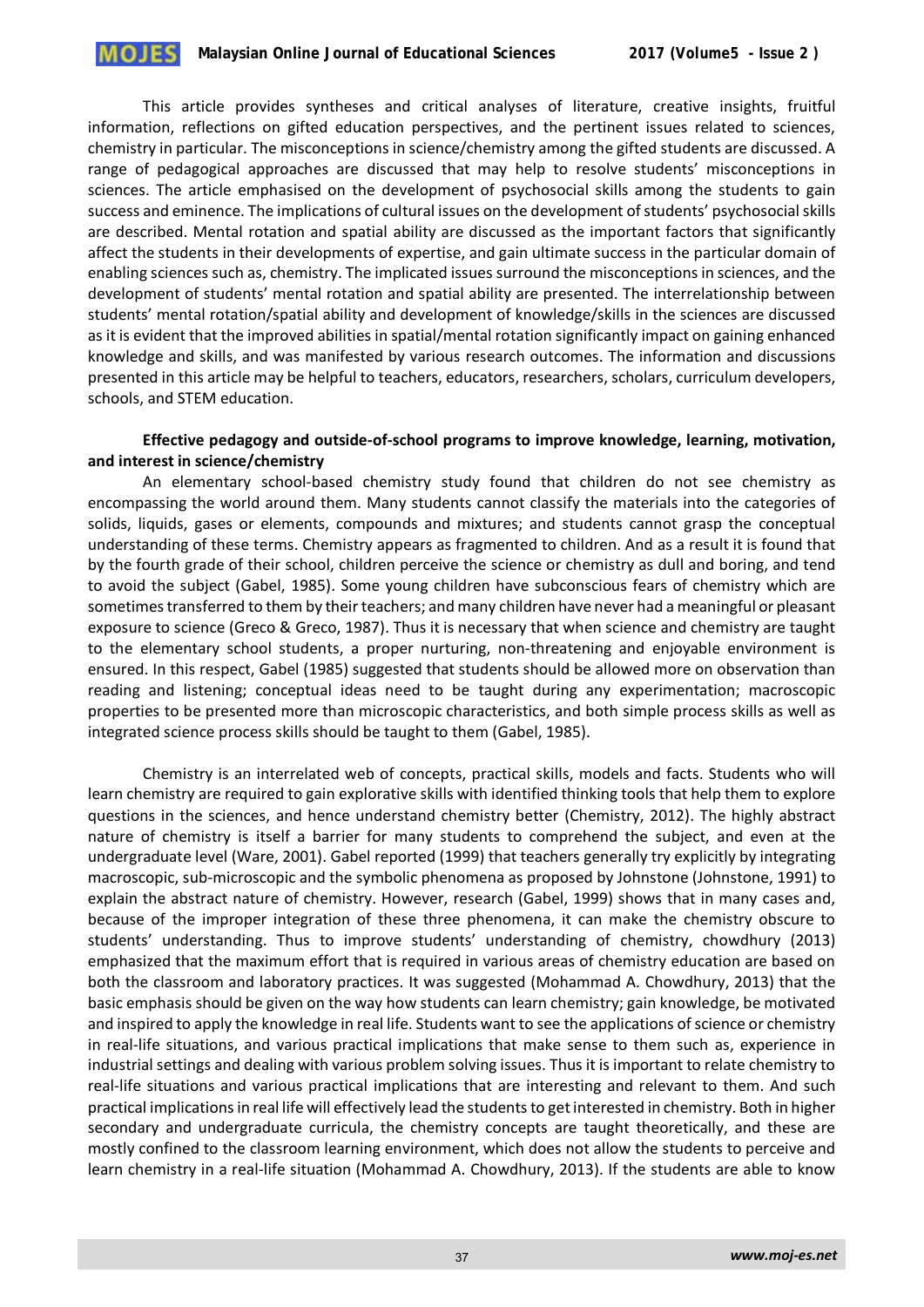

and understand how science and chemistry are contributing to the improvement of human conditions or environments, it can provide them a motivational spirit to learn science and chemistry.

Several studies for the gifted and talented elementary students on the outside-of-school chemistry laboratory programs were reported that particularly aimed for grades 4-7 children. In these programs, each selected student was given a laboratory note book and was provided a special environment where the tools and chemicals of the senior college students were allowed them to use. It revealed that these students were actively involved and enjoyed the program; students' vocabularies had grown quite noticeably, and the questions and observations that the students recorded in their notebooks showed numerous improvements and sophistication. Participating students were able to link their own experiments much better than the set procedures with an occasional suggestions from the teachers. These students were able to vary the experiment to test their predictions or answer the questions. After completion of the programs, all participated students were excited about chemistry, and showed their interest to take a more advanced class (Carlson, 1988; Howard, Barnes, & Hollingsworth, 1989).

In another study, Farrell et al. (1988) reported their experience from an enrichment program in the area of sciences that was aimed for the bright and talented high school students. The program focused on the laboratory components of organic chemistry and team project activities. The chemistry laboratory allowed the students to work with concepts (viz. 'ferrocene' chemistry) and sophisticated instruments (viz. flash column chromatography, infra-red, UV-Visible and NMR spectroscopy) that were significantly advanced than those normally found in a high school environment. It was found that 90% of the males and 79% of the females who participated in the program were mainly from the urban areas. And the program concept showed its effectiveness in promoting students' interests from both rural and urban areas to pursue their careers in sciences. The outcome of the program showed that the selected students of that program expressed their enthusiasm for science in a number of ways. Students actively promoted the science/chemistry education in their home school districts. Beyond that initiatives these students further selected the schools that have strong technical programs for their advanced education, and effectively pursued their careers in the areas of sciences (Farrell, Pfeil, & Caretto, 1988).

Gifted students in science and chemistry are expected to display their expertise by the time they reach at the secondary level in school. The common expectations from the gifted students of gaining their expertise in chemistry or science have been highlighted by the Royal Society of Chemistry. In general, these aspects are also common to other subject areas which include good independent learning skills, the ability to make links to other knowledge and concepts, communication skills, teamwork skills, generic study skills, higher order thinking skills e.g., critical and creative thinking, metacognition and problem solving abilities (Chemistry, 2012).

#### **Misconceptions in the sciences**

The fundamental premises of students' misconceptions lie at the early stages of schooling when children are in the process of building their own world view. At this stage, students require adequate attention, support and assistance to learn, understand, and construct the scientific knowledge presented to them. If the children do not find adequate support and assistance to properly capture the scientific knowledge, it may lead them to develop misconceptions in many contents of the sciences. These conceived notion of misconceptions may remain in their minds while they advance to the higher grade in school. Thus it is quite necessary that these misconceptions are resolved or eliminated identifying them right at the beginning. If the misconceptions among the students are successfully resolved at the earlier stage, it helps the students to capture the fundamental principles, laws and models related to that context without any significant difficulties when those students are progressed at their advanced level.

Many gifted children have little knowledge about the meaning of science. Children begin to learn science with preconceived notions about scientific matters where most of these notions are misconceptions, and children often retain their misconceptions (Woods, 1994). Misconception is very resistant to change, and represents a major challenge to science educators (D. H. Palmer & Flanagan, 1997). Many students including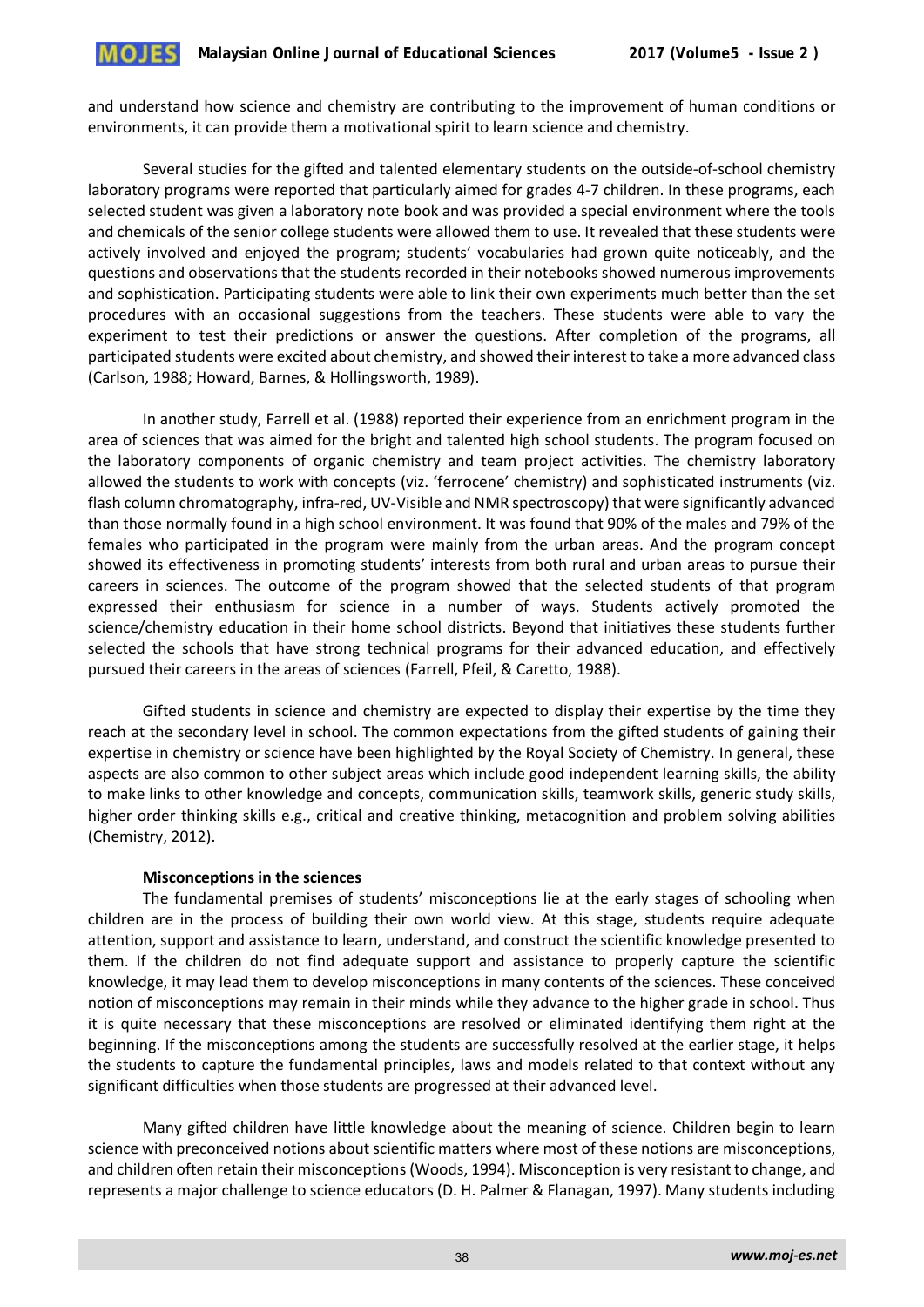

the gifted hold misconceptions because these students fail to integrate accurate scientific knowledge with their own personal knowledge of the world. Students view the scientific knowledge as separate and distinct from their personal knowledge (Kyle Jr., 1989). Students will hold a particular alternative view, and will not change their ideas unless these students become dissatisfied with the existing conditions, and the scientific conceptions presented to them are intelligible, appear plausible and useful in a variety of new situations (Posner, Strike, Hewson, & Gertzog, 1982). Thus it pivotal that an effective curriculum, teaching, and nurturing practices with appropriate pedagogical tools are applied to eradicate students' misconceptions in sciences. This way it helps the students building their own world view with an ability to construct a proper scientific knowledge without any error.

Students' misconceptions in the sciences are quite common which cover a broad range of areas. Teachers and science educators are constantly facing the challenges as to how the correct scientific concept and explanation can be presented to their students overcoming any particular misconception/s that students may hold surround that content knowledge. Few particular examples of the misconceptions that are related to the key concepts of mass, velocity, acceleration, and force are as follows where students constantly struggle to gain correct explanations**:** Some students believe that speed of an object decreases even though the net force acting upon it is zero. Many students find difficulties visualising and comprehending a frictionless world (Gauld, 1998). Some students believe that there is a linear relationship between force and velocity instead of force and acceleration, hence they expect a constant velocity from a constant force (Eryilmaz, 2002). Some students struggle in understanding the interaction between the opposite forces (Gunstone & White, 1981).

During teaching instruction, many students could be vacillated between the misconceptions and the scientific conceptions from one context to another which may create obstacles for them in gaining and understanding the correct scientific explanation. In one study (Gunstone & White, 1981), it was found that the students with different ages (year 6 and year 10 groups) who had misconceptions in 'motion-impliesforce' displayed their conceptual changing pattern in conceptualising the situations presented to them despite the fact that these students demonstrated their metacognitive ability of the process by describing and reflecting upon their change of view. In another study (Tao & Gunstone, 1999) that was performed on the process of students' conceptual change about 'force and motion', used computer simulation programs and Predict-Observe-Explain (POE) tasks. This study revealed that during the teachers' instruction, many students were vacillated between misconceptions and scientific conceptions from one context to another which indicated that their conceptual change was context-dependent and unstable. Few students who achieved context-independent and stable conceptual change were able to perceive the commonalities, and accepted the generality of scientific conceptions across the contexts. Thus a pattern of conceptual change (from context-dependent to context-independent through a generalisation process) was identified. This study supports the idea that the teachers may encourage their students in appreciating the generality of scientific conceptions, which may help to improve the understanding, and avoid misconceptions.

#### **Resolving misconceptions in the sciences**

If the gifted students are appropriately challenged, it is most likely that these students will display their latent abilities (Plunkett & Kronborg, 2007), and well performances. Thus in order to eliminate the misconceptions in sciences, students including the gifted should be challenged for their misconceptions using proper teaching techniques and instructions. The most effective strategy to resolve the misconceptions among students is to apply the scientific principles in a useful way that ultimately helps to resolve misconceptions. Students' conceptual change in any scientific context is more likely to occur if any alternative is presented to them in a plausible manner. The plausibility of concepts being taught to the students increases their ability to gain the correct concept if any justification is provided (Gauld, 1998) for the ideas behind, which the students already possess.

In many cases, during the classroom teaching practice, the conceptual change discussion is an effective way to eliminate a number of misconceptions in many particular areas of sciences that students hold. This methodology has found to be successful that significantly improves students' achievements of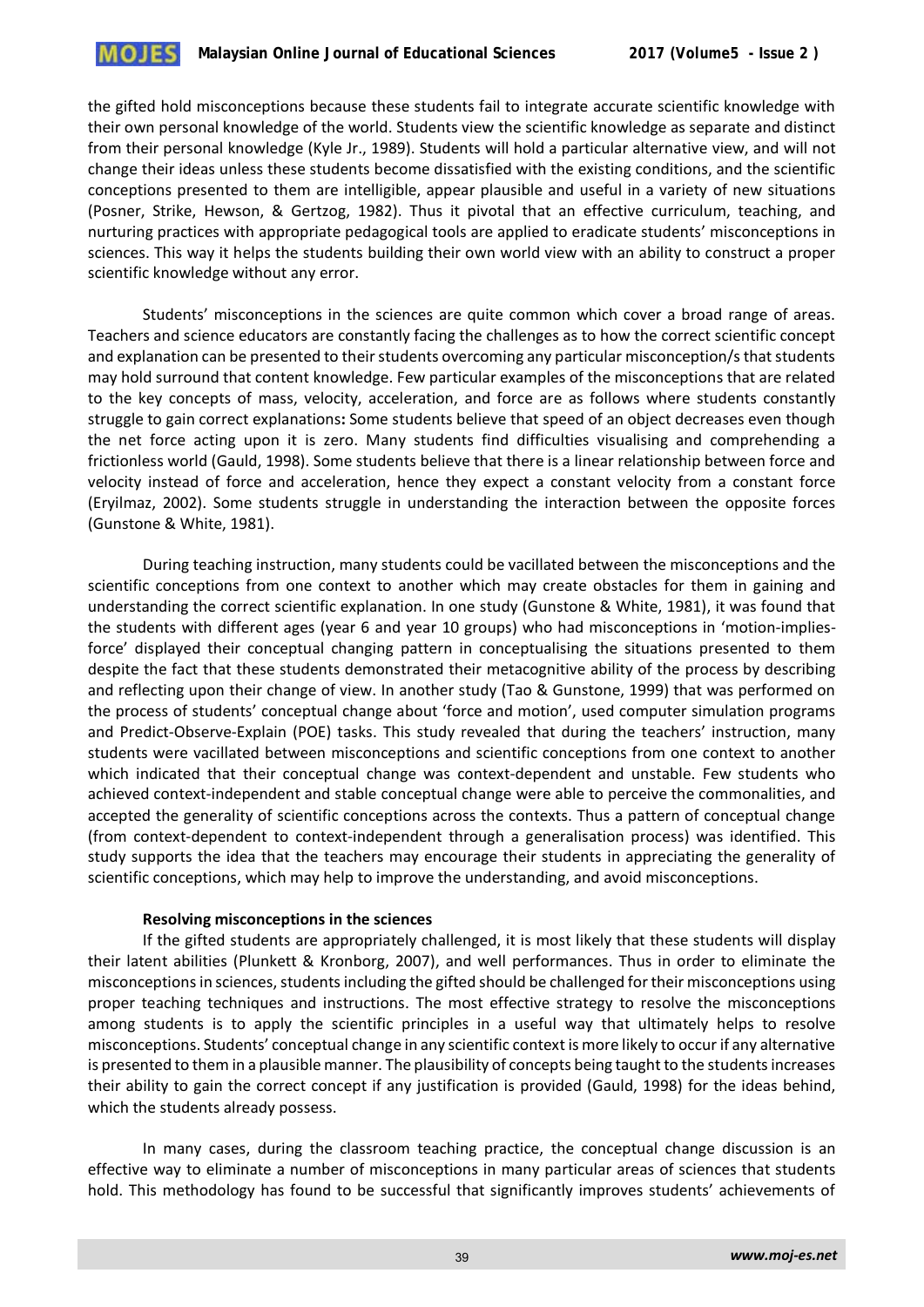

gaining the correct concept about the sciences, force & motion, for example (Eryilmaz, 2002). In another similar approach (D. Palmer, 1993) it was suggested that the students' understanding of scientific and nonscientific aspects are required to be taken into account, and then students should be encouraged to reflect upon the facts as to whether there is any relationship does exist between these two aspects. From that relationship, students are able to find the differences that sharpen their critical thinking abilities, and improve their critical scientific understanding, and hence students can draw their conclusive knowledge with a clear understanding of the scientific facts and evidences. Thus this way of approach is also effective to eliminate misconceptions in many areas of sciences that students may hold.

Gauld (1998) also suggested that when the students are in the process of conceptualising and acquiring knowledge of any important scientific context, then the teachers can provide the historical justifications and illustrations encompassing that context, and try to convince them in a plausible manner with many propositions and arguments around that context (Gauld, 1998). This area of approach has positive implications of particular area of sciences such as, global warming or any environmental issue related scientific topics.

Finally, the combination of the observation-based and the scientific principle-based approach (Yin, 2012) is probably the most effective technique to eliminate students' misconceptions in sciences. The observation-based approach which involves the POE (Predict-Observe-Explain) activities can be insufficient due to inherent limitations as some phenomena of the science may be difficult to observe; some observations may be counteracted with other evidences or distorted or can be biased with the previously held ideas. The principle-based approach helps students to practice the abstract thinking skills and to appreciate the fruitfulness of scientific principles. If the objects being involved in science teaching are available for demonstration, the teacher may employ a POE activity; ask the students to discuss the questions first, and then demonstrate them what happens related to that object. Teachers may then ask the students to examine different predictions, and highlight the advantages of scientific conception over misconception. This way observation-based approach supports the prediction guided by the scientific principles rather than by the misconceptions, and eventually it helps to remove students' misconceptions in the sciences.

#### **Psychosocial skills development**

In education, gifted education in particular, less emphasis is given on the development of psychosocial skills among the students, which is paramount for all students to gain success that effectively lead to display their eminence in any domain of education. Thus considering the facts of intense emotional nature, asynchronous characteristics, and uneven types of development that are observed among the gifted individuals, it is necessary that an enjoyable, friendly, non-threatening, and supportive learning environment is ensured in the classroom for all students including the gifted that can facilitate all students to develop their psychosocial skills.

In the day-to-day classroom practices, where a dynamic teacher-student interactions take place on a regular basis, a proper nurturing practice is quite important. In this case, teachers' interpersonal behaviour and personalities will have profound impact on students' attitudes towards science/chemistry. Thus to establish a unique and enjoyable learning atmosphere, a more open-ended learning environment is necessary for the students since an open-endedness and material environment are significant predictors of gifted students' positive attitudes to science/chemistry (Quek Choon, Wong, & Fraser, 2005).

When the development of students' psychosocial skills are considered, it is very important to address the cultural issues such as, 'cross-cultural border crossing' in science education and science teaching (Phelan, Davidson, & Cao, 1991) where students require assistance or support. It especially applies to the students who are from different cultural backgrounds. In the daily life, students regularly experience their interactions between students' life-world culture and the culture of school science which may often be conflicting due to cultural-clashes, and this may lead to a painful cognitive conflict that students want to overcome. This conflict may create obstacles for those particular students to gaining their success in the sciences (Costa, 1995; Jegede & Aikenhead, 1999; Phelan et al., 1991). These cognitive conflicts are created with indigenous or non-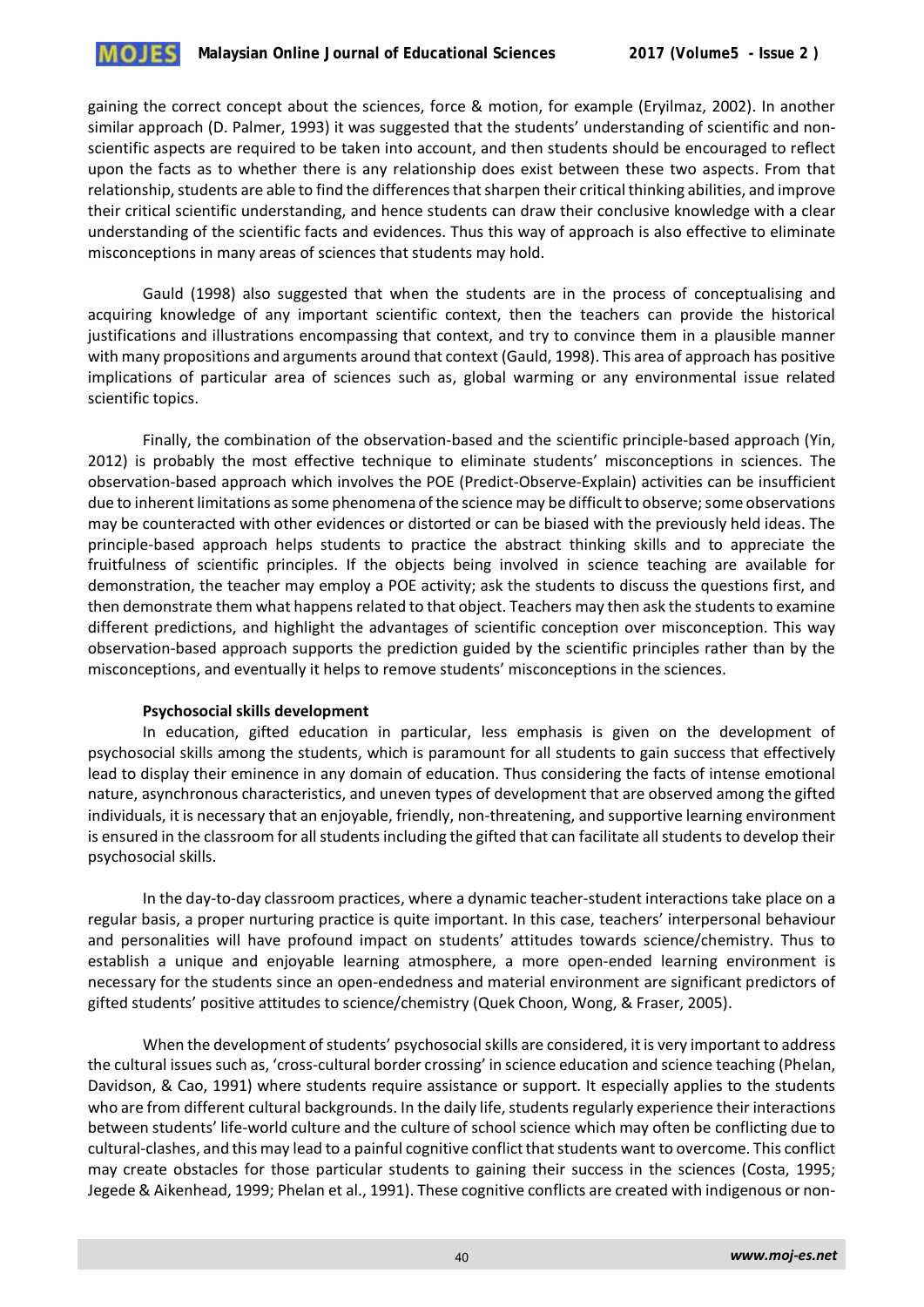

western knowledge base brought into the classroom, and may occur in the arena of students' own culture or in the realm of their beliefs or attitudes (Mohammad A. Chowdhury, 2016). These particular students generally undergo a mental and cultural ecdysis (Jegede, 1995) while resolving these conflicts. As the current school science projects only one world view i.e. western view (Jegede, 1995), hence the non-western students find difficulties, especially in a western environment, in learning science in a meaningful way. This is because these students constantly face an extra obstacle in their understanding and learning of science concept as they have to resolve their cognitive conflicts while they learn science.

Up until now it not clear yet as to how the gifted students use their adaptation strategies to overcome their cultural borders or obstacles while travelling on a daily basis across three common domains (i.e., family, peers and school). But it is certain that the students in general who are from different cultural backgrounds, experience this cognitive conflict or psychological pain that affect their psychosocial norms. Thus it is essentially required to resolve these conflicts, make students cultural transition easier, and remove the psychological pain that those students experience. This conflicting situation that students experience is more prominent in a pluralistic society where multiculturalism is an essential component of the social fabric. Thus many students within a multicultural environment experience serious problems of their cognitive conflicts between those two worlds which evidently affect their science learning, and certainly affect their developments of acquiring psychosocial skills.

Finally, as the certain specific and essential abilities (viz. metacognitive skills, learning skills, thinking skills, knowledge, and motivation) among the students are the basis to develop their expertise in any domain of education (Sternberg, 1998), then arguably, apart from these abilities, the development of psychosocial skills among the students are the most important factor that should be considered in the school education (Mohammad A. Chowdhury, 2016). The underlying reason is that students' psychosocial skills are the prerequisite for their success in all domains (Subotnik et al., 2011) including the STEM subjects, and these skillsset will effectively lead the students to achieve their eminence, which is the ultimate goal of giftedness (Subotnik et al., 2011).

#### **SUMMARY**

Gifted students may hold misconceptions in science and chemistry. The combined observation-based and scientific principle-based approach is the most effective technique to eradicate students' misconceptions in science and chemistry. Proper nurturing, pleasant and non-threatening environment may help to reverse students' demotivation and disengagements in science and chemistry. Emphasis should be given on the way how students can learn science/chemistry, get motivated and are inspired to learn more about science/chemistry, and how students can apply their knowledge in real life. The outside-of-school chemistry laboratory programs designed for the gifted and talented students in both elementary and secondary levels are very effective to inspire the students and enhance their interest and motivation in chemistry. Emphasis should be given on the development of metacognitive skills, learning skills, thinking skills, knowledge, and motivation to become expertise in science/chemistry. In order to gain ultimate success and eminence in science/chemistry, students should develop their psychosocial skills. The cultural issues pertaining to students' experience in cultural-clashes are essential to address in science education and science teaching.

#### **Mental rotation / Spatial ability in the sciences**

In the sciences, chemistry in particular, students need to gain appropriate scientific knowledge, spatial awareness, and frequently exercise the following aspects to develop their expertise that enables the students to visualize (three dimensions, models etc.) the objects under study. Students should gain the ability to choose the appropriate model to utilize, and they should be able to apply the abstract models, use the published data and verify the limitations found in the models, and hence students should be able to effectively evaluate the usefulness or the reliability of the models and the data in hand. Students are required to acquire practical and investigative skills, gain breadth and depth of knowledge in science/chemistry with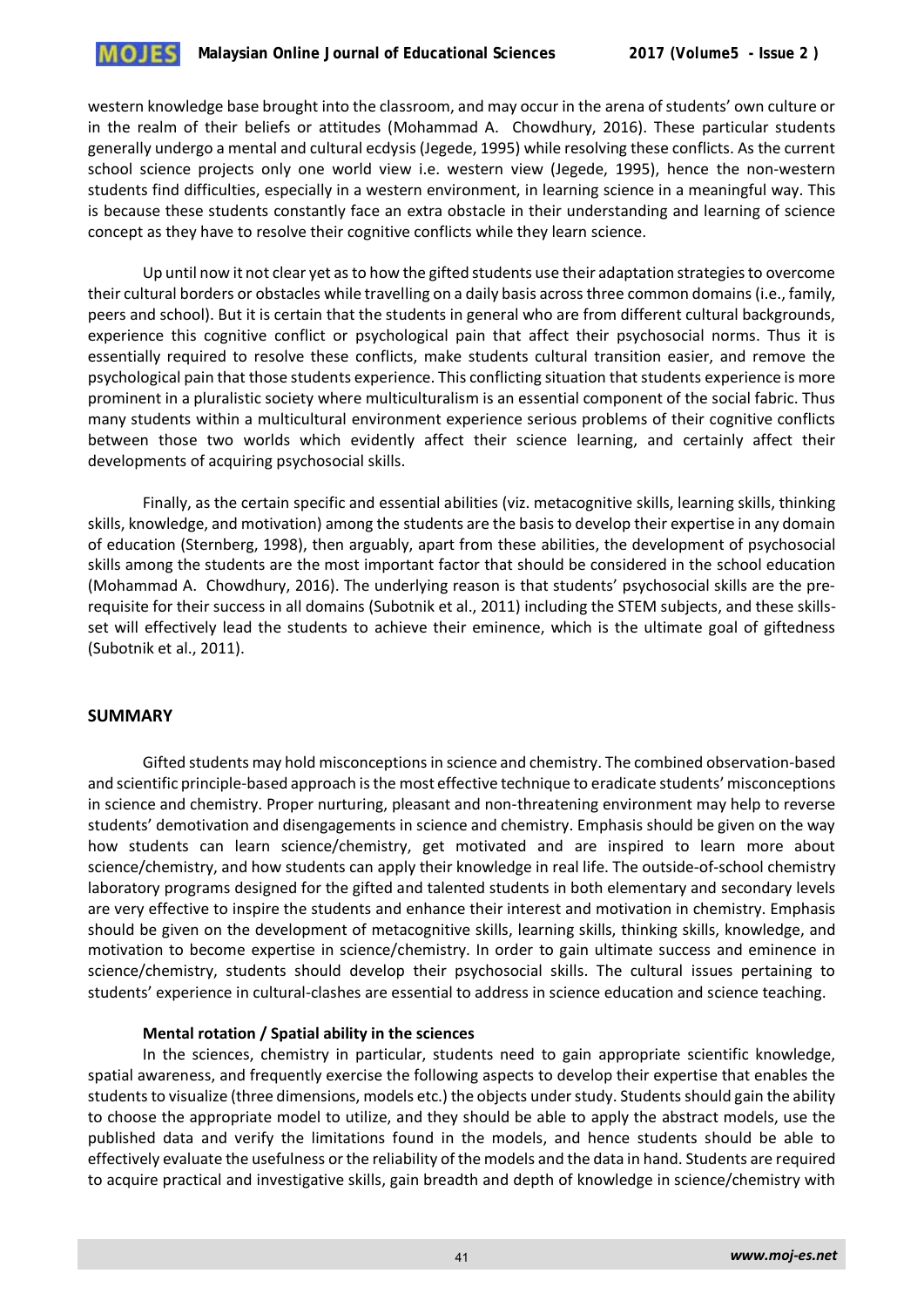an ability to apply the fundamental concepts of science or chemistry to novel situations, and also acquire mathematical skills to apply to a chemical or scientific context (Chemistry, 2012).

Mental rotation is one spatial task, and is not inherently numerical or quantitative in nature (Prescott, Gavrilescu, Cunnington, O'Boyle, & Egan, 2010). Humans can accurately measure two-dimensional (2-D) images of a three-dimensional (3-D) object which represent the same 3-D shape despite changes in the 2-D object's orientation (Stransky, Wilcox, & Dubrowski, 2010). Mental rotation is a hypothetical psychological operation in which a mental image is rotated around some axis in a three-dimensional space (Zacks, 2008). Although individual differences in intelligence and spatial ability are associated with the proficiency in mental rotation, however the relationship between the spatial activities and the mental rotation is complex (von Károlyi, 2013), and it is not clearly understood. Individual's mental rotation skill may vary according to his or her spatial aptitude. However, upon active interventions such as, practice, training, and specific spatial experiences may enhance the mental rotation skills and performances in the STEM domains (von Károlyi, 2013). In general, the mental rotation ability can be improved, and the effects of mental rotation training may transfer to different mental rotation tasks (Stransky et al., 2010).

Spatial talent principally lies in the capability of understanding and reasoning the spatial relations among objects or spaces. Spatial talent is complex, multidimensional, and encompasses many combinations of abilities (von Károlyi, 2013). In recent period of time, the concept of spatial ability has gained significant attention in the area of STEM gifted education under the banner of "mental rotation" skills. Mental rotation and spatial ability has always been found with controversy ever since the 1920s for understanding the human spatial reasoning (Bodner & Guay, 1997; Zacks, 2008). However, over the period of time, the field of cognitive psychology, neuroscience and neuroimaging research have provided more insights and understanding. Spatial abilities play an important role in every major subjects of the STEM (Harle & Towns, 2011), particularly in chemistry. Mental rotation skill is quite important because of its association with specific domains of ability, and with giftedness in those domains. However, the mental rotation is not the only determinant of success in the STEM domains (von Károlyi, 2013).

Mental rotation/spatial ability is specifically necessary for many branches of chemistry (e.g., stereochemistry) due to the requirements of understanding the three-dimensional arrangement of atoms that form the structure of molecules, and the effect of this arrangement on the chemical reactions. Due to this ability, chemistry students can easily understand of configuring various structures, stereoisomers (viz. enantiomers, diastereomers), and chirality of the molecules they study.

# **Interrelationship between mental rotation/spatial ability and development of knowledge/skills in the sciences**

Apparently there is no solid research-based evidence that describes as to how students' mental rotation or spatial ability contribute to the extent of either increasing or eliminating misconceptions in the sciences. But it is clearly evident from research that the increase of mental rotation/spatial ability certainly improves the practical skills, knowledge and understanding of the subjects in certain disciplines such as, enabling sciences or advanced sciences viz. chemistry, medical surgery, dentistry and architectural science. If students' mental rotation/spatial abilities are increased through teaching or training, then these students can easily apply their skills more efficiently than the students who have limited or poor mental rotation and spatial ability or lack of teaching and training imparted to them. Hence it is quite rational to depict that the improvement of metal rotation/spatial ability of students in certain specific disciplines will certainly help students to improve their understanding about the content knowledge and enhance practical skills, and effectively these abilities will help eliminate the misconceptions that student may hold.

From the neurological point of view, it is not clear yet whether the human mental rotation depends only on the analog spatial representations or it depends on the motor simulation or the combination of both. Mental rotation is accompanied by the increased activity in the intraparietal sulcus and its adjacent regions, and it is a continuous transformation process performed on the analog spatial representations. Mental rotation is also accompanied by the activity in the medial superior precentral cortex. Under some conditions,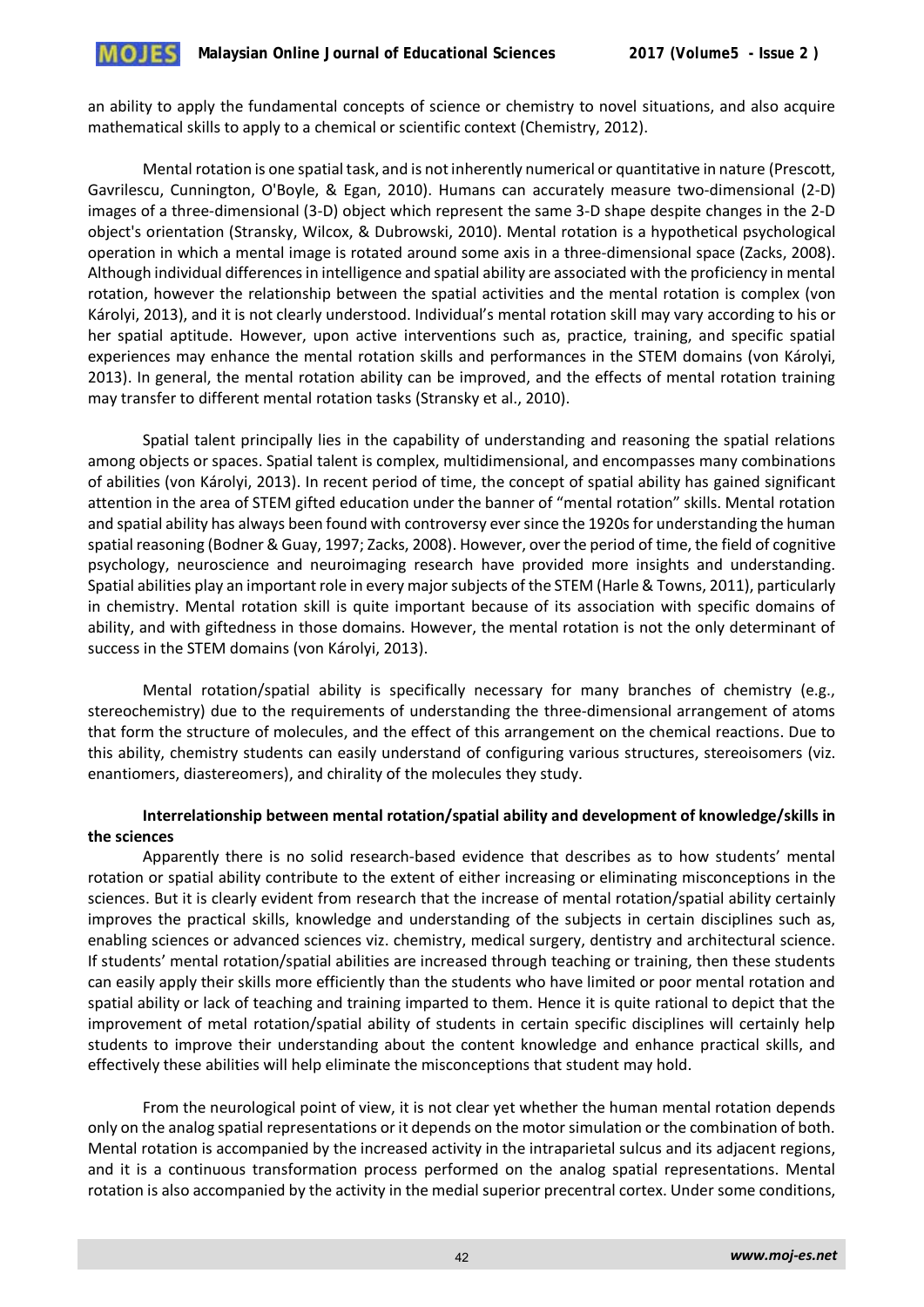

humans are more likely to engage in the motor simulation to solve their mental rotation problems. So when people are engaged in this strategy, the medial/superior motor areas are activated. The evident interaction between the motor performance and the mental rotation indicates that when the motor simulation arises in the mental imagery tasks, the motor processes interact with the visuo-spatial processes (Zacks, 2008). In one research, Prescott et al. (2010) performed a comparative study between a group of mathematically gifted adolescents and a group of students with an average math ability as a control group using the mental rotation of complex three-dimensional block figures and, then probed the data using the Functional Magnetic Resonance Imaging (fMRI) technique. The fMRI data revealed that the mathematically gifted students showed enhanced intra-hemispheric frontoparietal connectivity, and effectively it enhanced the frontal connectivity between the dorsolateral prefrontal and the premotor cortex. Thus it was concluded that the gifted mathematical reasoning ability is related to the enhanced connectivity between these anterior/posterior brain regions. And such enhanced brain connectivity with a high fluid intelligence is a unique brain characteristic of the mathematics giftedness (Prescott et al., 2010). In another study, Stransky et al. (2010) examined the surgical performance among the medical professionals, which was assessed using a laparoscopic bench model. Their study revealed that the mental rotation experience contributed to a significant improvements in the performance on certain laparoscopic surgical skills. Their observations also showed that the participants who previously obtained mental rotation training performed significantly better on the mental rotation dependent surgical tasks than the participants who did not receive similar training (Stransky et al., 2010).

In the sciences, three types of abilities are evidently crucial for success, such as, mathematical, spatial, and verbal ability. Students have varied level of abilities in these three areas. Among these three areas, spatial ability is especially important in the scientific and technical domains, and plays a critical role in developing expertise in the STEM subjects. The success in many specialized professions such as, architecture, dentistry, engineering, and medicine were found to be related to the spatial ability skills (Wai, 2009). In another research (2009) where the longitudinal review was performed on the 50 years of studies among the typical and the gifted students revealed that the spatial skills are consistently associated with the success in the STEM domains and for further occupational advancements in the scientific careers. It was observed that among the students of physical sciences, the ability pattern was 0.60 standard deviations apart on the spatial ability compared to the students in humanities. Such a significant differences observed in the spatial ability level is indicative of the importance of spatial ability measures through the selection process to cast a wider net for identifying the intellectually able students in the STEM domains (Wai, 2009).

In chemistry discipline, it is important that the students develop spatial abilities to gain representational competence and an understanding of the contents. Thus in the context of chemistry, these students require assistance to become competent in the domain-specific spatial skills to connect the particulate representation of the molecules to the conceptual and symbolic knowledge. In the process of students' learning of chemistry, the domain-specific visualisation skills help them to apply analytical techniques (Harle & Towns, 2011). In the context of chemistry, Bodner and Guay (1997) examined the relationship between spatial ability and students' performances in an introductory chemistry courses which were based on Purdue Visualization of Rotation Test (PVROT). Their investigation found a good correlations when the chemistry task had high spatial contents, and thus students were required to exercise real problemsolving skills (Bodner & Guay, 1997). The PVROT is a valid test that can measure the cognitive spatial abilities of students (Bodner & Guay, 1997), and it is being frequently used (Harle & Towns, 2011) in the chemistry. In a practical situation, chemists generally use a wide variety of methods to represent the concepts in chemistry (Harle & Towns, 2011). Chemistry and its various sub-disciplines have vast arrays of spatial contents and thus require a frequent exercises of tasks with high problem solving ability. As the students in chemistry have varied level of capabilities in their spatial and problem solving skills, it was also found that many of the students quite easily used their own and varieties of tricks (Bodner & Guay, 1997), and became successful in solving their chemistry problems.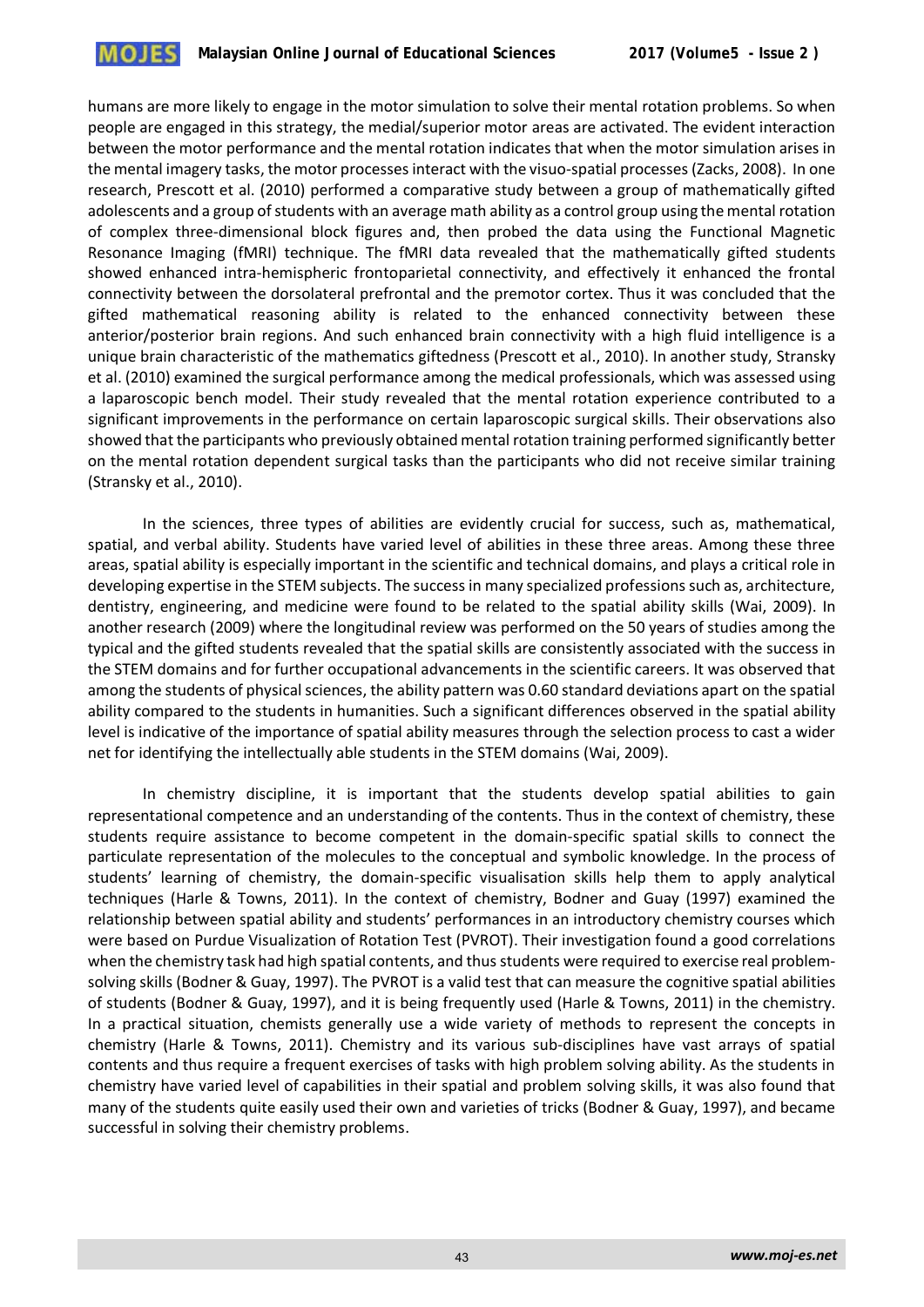

#### **SUMMARY**

Mental rotation and spatial ability are important attributes for developing expertise in the STEM subjects. Among the general and the gifted students, these abilities can be improved with the intervention of appropriate training and exercise. In the enabling sciences (viz. chemistry), the spatial ability, more particularly, the representational or the visuo-spatial and problem solving abilities are important. As the gifted students have varied level of giftedness (viz. spatially gifted, intellectually gifted or both spatially and intellectually gifted) in the wide spectrum of ability pattern, it is thus quite important to use the mental rotation/spatial tasks in a judicial and sensitive manner (Harle & Towns, 2011; von Károlyi, 2013). The brain characteristics of the gifted students in other area of sciences viz. chemistry, are not uncovered yet by the neuro-scientific applications. It is worthwhile that future researchers may look into this matter to understand the enhanced brain connectivity, and uncover the ability profiles of the gifted students in chemistry. Again, due to the methodological complexities and the difficulties that are involved in interpreting the brain scans (von Károlyi, 2013), it is important that a care should be taken not to take any conclusive decision from the outcomes. The mental rotation and spatial ability tests may be effectively included in the regular identification process of the gifted students in science/chemistry, and in the STEM subjects.

## **CONCLUSIONS**

The article presented syntheses and critical analyses of literature, creative insights, and gifted education perspectives related to enabling sciences with a particular focus on chemistry.

Like the general students, the gifted students also hold misconceptions in science/chemistry. The article discussed how students' misconceptions in science and chemistry can be resolved. Emphasis should be given on the development of metacognitive skills, learning skills, thinking skills, problem-solving abilities, knowledge, and on the improvement of students' motivation, engagements and interest in science/chemistry. Students' psychosocial skills are paramount to gain their ultimate success and eminence in science/chemistry. To ascertain the development of students' psychosocial skills, the cultural issues related to students' experience in cultural-clashes need to be rigorously addressed in science education and science teaching.

When the gifted students are at the intermediate level, then emphasis should be given that they acquire the integrated process, reasoning and complex skills with proper theoretical and practical instructions. The outside-of-school chemistry laboratory programs aimed for both the elementary and secondary gifted students are found quite effective.

Mental rotation and spatial ability are important for developing expertise in the STEM subjects, and these abilities can be improved with appropriate training and exercises. Spatial ability, representational or visuo-spatial and problem solving abilities are important for success in science and chemistry. Mental rotation and spatial ability tests may be included in the identification process of the gifted and talented students in STEM subjects.

# **DECLARATION**

The author declares that there is no conflict of interest. This research received no specific grant from any funding agency in the public, commercial, or not-for-profit sectors.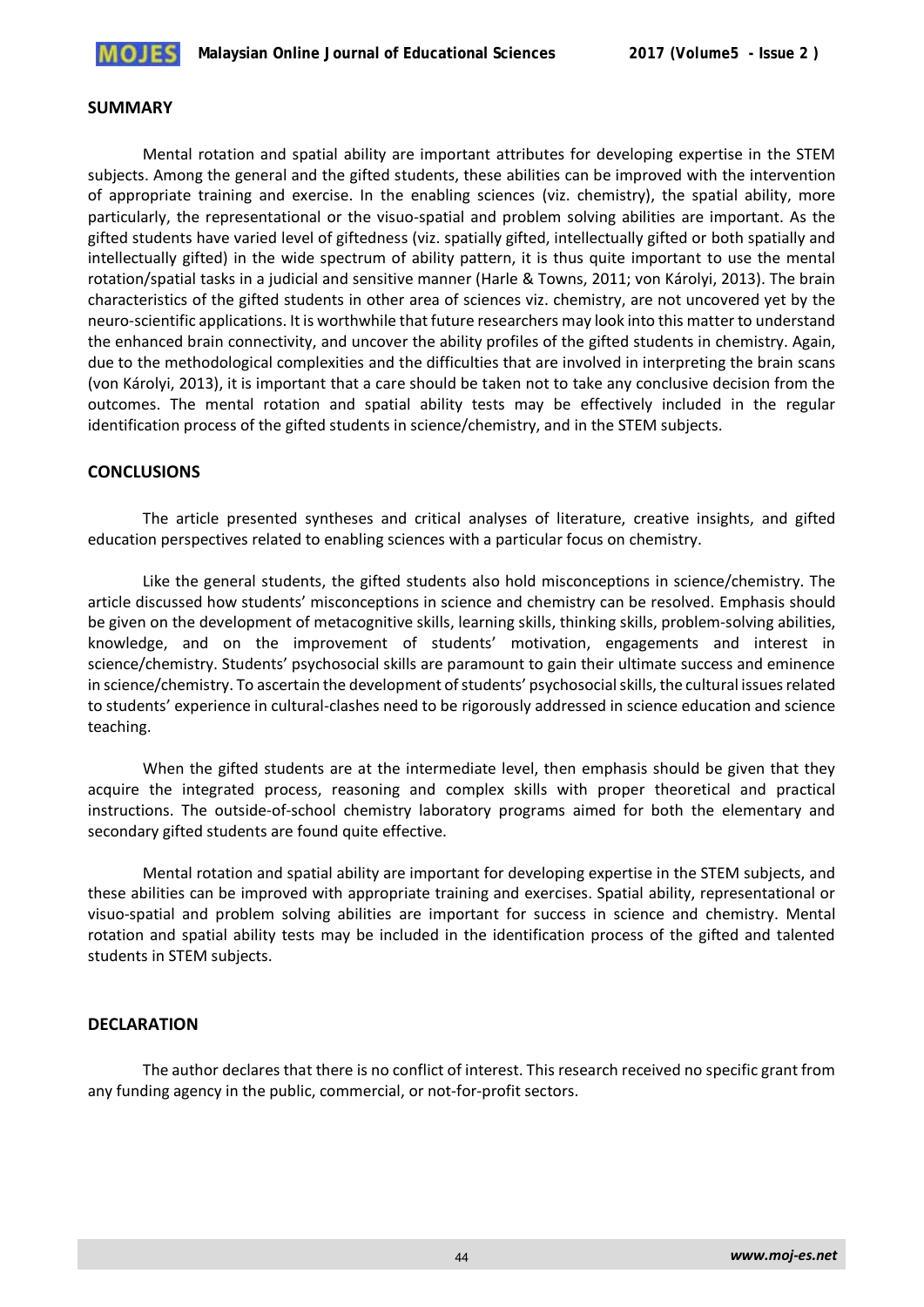

## **REFERENCES:**

- Batterham, R. (2000). *The chance to change: final report*. Retrieved from Bodner, G., & Guay, R. (1997). The Purdue Visualization of Rotations Test. *The Chemical Educator, 2*(4), 1-17. doi:10.1007/s00897970138a
- Carlson, G. L. (1988). A chemistry experience for gifted and talented elementary students. *Journal of Chemical Education, 65*(1), 58. doi:10.1021/ed065p58
- Chemistry, R. S. o. (2012). Chemistry for the gifted and talented Introduction. http://www.rsc.org/learnchemistry/resource/res00000616/chemistry-for-the-gifted-and-talented#!cmpid=CMP00000637 Retrieved from http://www.rsc.org/learn-chemistry/resource/res00000616/chemistry-for-the-giftedand-talented#!cmpid=CMP00000637
- Chowdhury, M. A. (2013). Incorporating a Soap Industry Case Study To Motivate and Engage Students in the Chemistry of Daily Life. *Journal of Chemical Education, 90*(7), 866-872. doi:10.1021/ed300072e
- Chowdhury, M. A. (2014). The necessity to incorporate TQM and QA study into the undergraduate chemistry/science/engineering curriculum. *The TQM Journal, 26*(1), 2-13. doi:doi:10.1108/TQM-06- 2012-0043
- Chowdhury, M. A. (2016). Gifted Education in Science and Chemistry: Perspectives and Insights into Teaching, Pedagogies, Assessments, and Psychosocial Skills Development. *Journal for the Education of Gifted Young Scientists, 4*(1), 53-66. doi:http://dx.doi.org/10.17478/JEGYS.2018116581
- Costa, V. B. (1995). When science is "another world": Relationships between worlds of family, friends, school, and science. *Science Education, 79*(3), 313-333. doi:10.1002/sce.3730790306
- Eryilmaz, A. (2002). Effects of conceptual assignments and conceptual change discussions on students' misconceptions and achievement regarding force and motion. *Journal of Research in Science Teaching, 39*(10), 1001-1015. doi:10.1002/tea.10054
- Farrell, M., Pfeil, R., & Caretto, A. A. (1988). A chemistry experience to enrich high achievers. *Journal of Chemical Education, 65*(2), 150. doi:10.1021/ed065p150
- Gabel, D. (1985). Chemistry for gifted children in the intermediate grades. *Journal of Chemical Education, 62*(8), 702. doi:10.1021/ed062p702
- Gabel, D. (1999). Improving Teaching and Learning through Chemistry Education Research: A Look to the Future. *Journal of Chemical Education, 76*(4), 548. doi:10.1021/ed076p548
- Gauld, C. (1998). Solutions to the Problem of Impact in the 17th and 18th Centuries and Teaching Newton's Third Law Today. *Science & Education, 7*(1), 49-67. doi:10.1023/A:1008662416828
- Greco, T. G., & Greco, C. B. (1987). A hands-on introduction to chemistry for gifted students in the intermediate grades. *Journal of Chemical Education, 64*(6), 537. doi:10.1021/ed064p537
- Gross, M. U. M. (1999). Inequity in Equity: The Paradox of Gifted Education in Australia. *Australian Journal of Education, 43*(1), 87-103. doi:10.1177/000494419904300107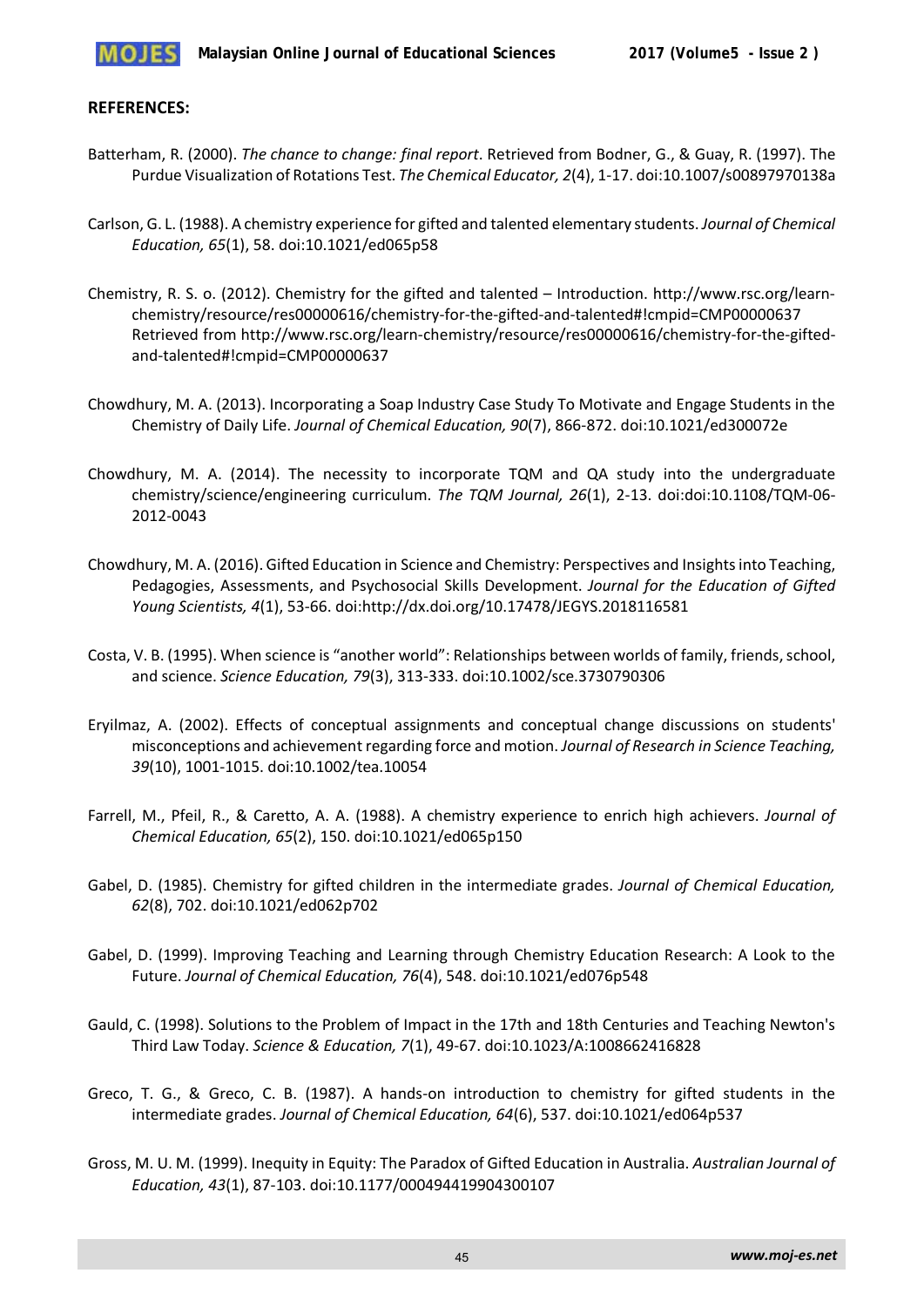Gross, M. U. M. (2004). *Exceptionally gifted children* (2nd ed. ed.): London: Routledge Falmer.

- Gunstone, R. F., & White, R. T. (1981). Understanding of gravity. *Science Education, 65*(3), 291-299. doi:10.1002/sce.3730650308
- Harle, M., & Towns, M. (2011). A Review of Spatial Ability Literature, Its Connection to Chemistry, and Implications for Instruction. *Journal of Chemical Education, 88*(3), 351-360. doi:10.1021/ed900003n

Hoekman, K. (1994). Silverman: A New Perspective of Giftedness. *Gifted*(82(April)), 21-22.

- Howard, R. E., Barnes, S., & Hollingsworth, P. (1989). Chemistry laboratory program for gifted elementary school children. *Journal of Chemical Education, 66*(6), 512. doi:10.1021/ed066p512
- Jegede, O. J. (1995). Collateral Learning and the Eco-Cultural Paradigm in Science and Mathematics Education in Africa. *Studies in Science Education, 25*(1), 97-137. doi:10.1080/03057269508560051
- Jegede, O. J., & Aikenhead, G. S. (1999). Transcending cultural borders: Implications for science teaching. *Research in Science & Technological Education, 17*(1), 45-66.
- Johnstone, A. H. (1991). Why is science difficult to learn? Things are seldom what they seem. *Journal of Computer Assisted Learning, 7*(2), 75-83. doi:10.1111/j.1365-2729.1991.tb00230.x
- Kiemer, K., Gröschner, A., Pehmer, A.-K., & Seidel, T. (2015). Effects of a classroom discourse intervention on teachers' practice and students' motivation to learn mathematics and science. *Learning and Instruction, 35*(0), 94-103. doi:http://dx.doi.org/10.1016/j.learninstruc.2014.10.003
- Kyle Jr., W. C., Desmond Lee Family,E., & Shymansky, J.A. . (1989). Enhancing learning through conceptual change teaching. *Research Matters-to the Science Teacher 8902*. Retrieved from www.narst.org
- Munro, J. (2011). *Submission to Victorian Parliamentary Inquiry into the education of Gifted and Talented*  **Students Retrieved Retrieved Retrieved** *Retrieved Retrieved* http://www.parliament.vic.gov.au/images/stories/committees/etc/Past\_Inquiries/EGTS\_Inquiry/Sub missions/96\_Dr\_John\_Munro.pdf
- Palmer, D. (1993). How consistently do students use their alternative conceptions? *Research in Science Education, 23*(1), 228-235. doi:10.1007/bf02357065
- Palmer, D. H., & Flanagan, R. B. (1997). Readiness to change the conception that "motion-implies-force": A comparison of 12-year-old and 16-year-old students. *Science Education, 81*(3), 317-331. doi:10.1002/(SICI)1098-237X(199706)81:3<317::AID-SCE4>3.0.CO;2-G
- Parliament of Victoria, E. a. T. C. (2012). *Inquiry into the education of gifted and talented students*. Retrieved from http://www.parliament.vic.gov.au/images/stories/committees/etc/Past\_Inquiries/EGTS\_Inquiry/Fina l\_Report/Gifted\_and\_Talented\_Final\_Report.pdf
- Phelan, P., Davidson, A. L., & Cao, H. T. (1991). Students' Multiple Worlds: Negotiating the Boundaries of Family, Peer, and School Cultures. *Anthropology & Education Quarterly, 22*(3), 224-250. doi:10.2307/3195764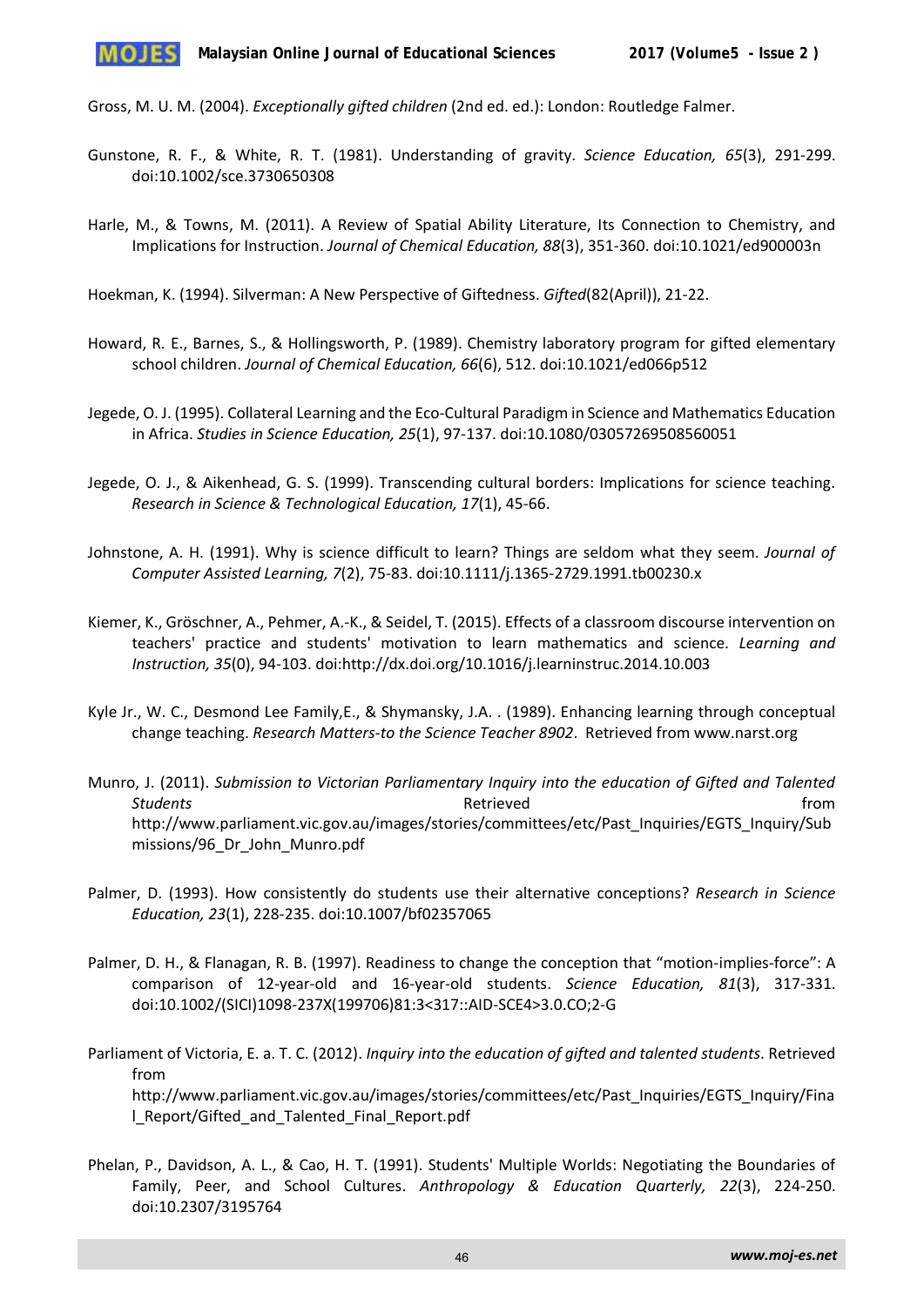

- Plunkett, M., & Kronborg, L. (2007). Gifted Education in Australia: A Story of Striving for Balance. *Gifted Education International, 23*(1), 72-83. doi:10.1177/026142940702300109
- Posner, G. J., Strike, K. A., Hewson, P. W., & Gertzog, W. A. (1982). Accommodation of a scientific conception: Toward a theory of conceptual change. *Science Education, 66*(2), 211-227. doi:10.1002/sce.3730660207
- Prescott, J., Gavrilescu, M., Cunnington, R., O'Boyle, M. W., & Egan, G. F. (2010). Enhanced brain connectivity in math-gifted adolescents: An fMRI study using mental rotation. *Cognitive Neuroscience, 1*(4), 277- 288. doi:10.1080/17588928.2010.506951
- Quek Choon, L., Wong, A. F. L., & Fraser, B. J. (2005). Teacher-Student Interaction and Gifted Students' Attitudes Toward Chemistry in Laboratory Classrooms in Singapore. *The Journal of Classroom Interaction, 40*(1), 18-28.
- Schulz, S. (2005). The Gifted: Identity Construction through the Practice of Gifted Education. *International Education Journal Special Issue, 5* (5), 117-128.
- Silverman, L. (2009). What we have learned about gifted children 1979-2009. http://www.gifteddevelopment.com/What\_is\_Gifted/learned.htm Retrieved from http://www.gifteddevelopment.com/What\_is\_Gifted/learned.htm
- Silverman, L. K. E. (Ed.) (1993). *Counselling the gifted and talented*: Denver: Love Publishing Co.
- Start, K. B. (1989). *The tyranny of age*. Paper presented at the The 8th World Conference on Gifted and Talented Children, Sydney, Australia.
- Sternberg, R. J. (1998). Abilities Are Forms of Developing Expertise. *Educational Researcher, 27*(3), 11-20. doi:10.3102/0013189x027003011
- Stransky, D., Wilcox, L. M., & Dubrowski, A. (2010). Mental Rotation: Cross-Task Training and Generalization. *Journal of Experimental Psychology. Applied, 16*(4), 349-360. doi:10.1037/a0021702
- Subotnik, R. F., Olszewski-Kubilius, P., & Worrell, F. C. (2011). Rethinking Giftedness and Gifted Education: A Proposed Direction Forward Based on Psychological Science. *Psychological Science in the Public Interest, 12*(1), 3-54. doi:10.1177/1529100611418056
- Tao, P.-K., & Gunstone, R. F. (1999). The process of conceptual change in force and motion during computersupported physics instruction. *Journal of Research in Science Teaching, 36*(7), 859-882. doi:10.1002/(SICI)1098-2736(199909)36:7<859::AID-TEA7>3.0.CO;2-J
- Tytler, R. (2007). *Re-Imagining Science Education: Engaging Students in Science for Australia's Future*. Retrieved from Australia: http://research.acer.edu.au/aer/3
- von Károlyi, C. (2013). From Tesla to Tetris: Mental Rotation, Vocation, and Gifted Education. *Roeper Review, 35*(4), 231-240. doi:10.1080/02783193.2013.829547